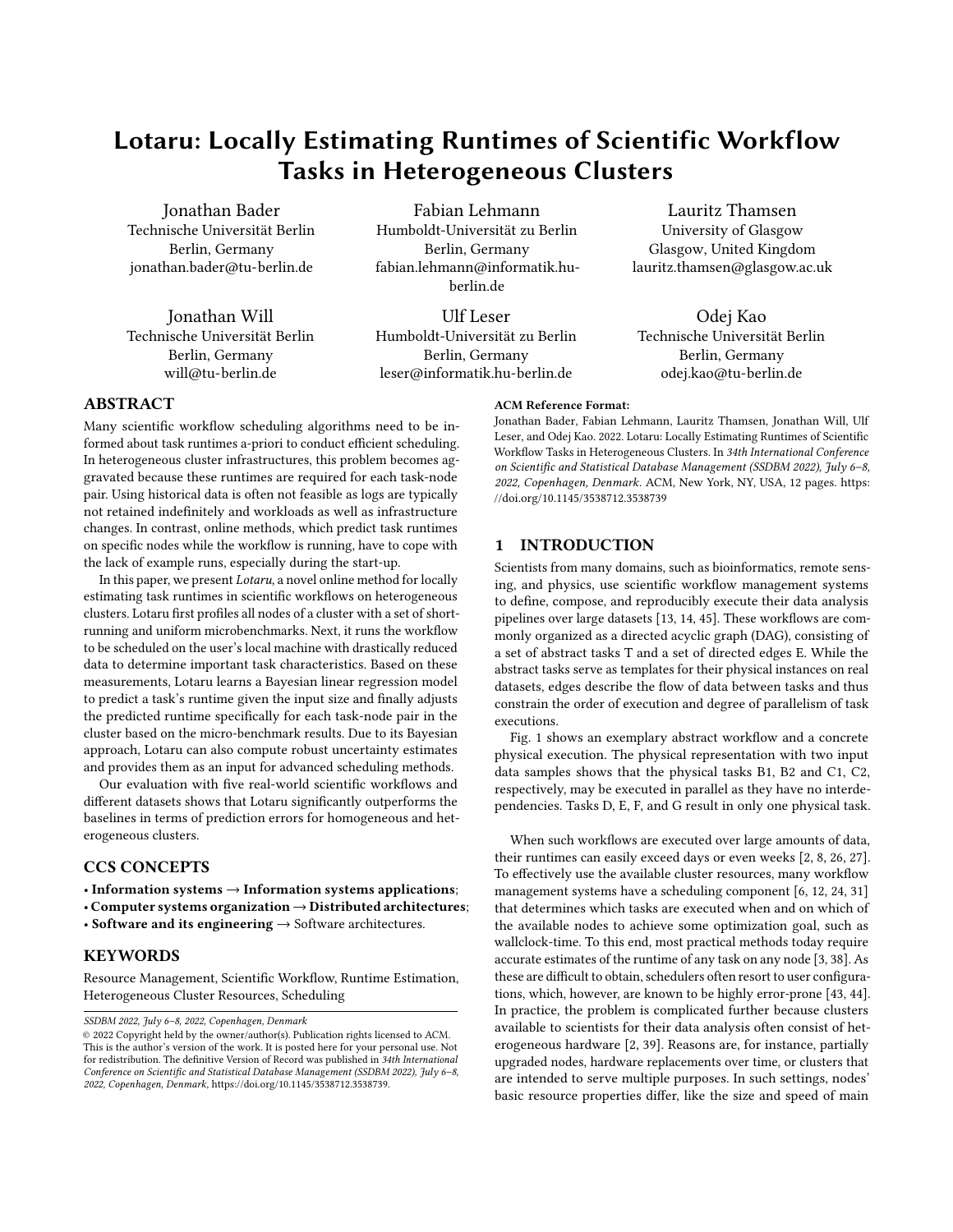<span id="page-1-0"></span>

Figure 1: Abstract and physical execution model of a scientific workflow.

memory, number and frequency of cores, network latency and bandwidth, cache sizes, and local I/O throughput [\[2,](#page-10-2) [39\]](#page-11-6). Accordingly, the same physical task will exhibit different runtimes on different nodes. This opens the problem that schedulers need accurate task runtime estimates not only per task but actually per task-node pair. Such information, however, is very often unavailable.

This paper presents Lotaru, a novel method addressing this problem through infrastructure profiling, local workflow executions on downsampled partitions of the entire input, and a Bayesian framework to transfer measured runtimes to specific task-node pairs. It is intended for workflows for embarrassingly parallel problems where the same (sub-)workflows are executed over many inputs or intermediate results. Examples of such problems are abundant in areas like remote sensing (sub workflows analyze many images in parallel [\[4,](#page-10-10) [19\]](#page-10-11)), bioinformatics (sub workflows analyze many read sets in parallel [\[20,](#page-10-12) [46\]](#page-11-7)), or material science (sub workflows analyze many molecules in parallel [\[34,](#page-11-8) [37\]](#page-11-9)). In Figure [1,](#page-1-0) the sub-workflow is executed once for each of the two input files.

In Lotaru's first step, the infrastructure profiler analyzes the performance characteristics of a local computer and the nodes in the cluster (called target nodes). Subsequently, one of the foreseen input files is selected and downsampled or sliced into several smaller files, which next are used as input to run the workflow locally and to gather metrics. The workflow is executed twice, once with all samples and once with a subset at reduced CPU speed to identify bottlenecks. Next, Lotaru trains a Bayesian linear regression model for each task based on the collected runtimes. This model is subsequently used to predict task runtimes for arbitrary input sizes. Lastly, these predictions are adjusted to all target nodes using the initial infrastructure profiling measurements.

We implemented  $\operatorname{Lotaru}^1$  and compared it experimentally to three different baselines on a cluster of six different kinds of nodes using five real-life scientific workflows from the popular  $nf\text{-core}^2$ workflow repository [\[17\]](#page-10-13) with different inputs. Our experiments based on the popular workflow engine Nextflow [\[14\]](#page-10-1) show that Lotaru significantly outperforms the baselines regarding prediction errors for homogeneous and for heterogeneous clusters.

Lotaru is designed as an online method, i.e., it does not depend on any historic information but performs all measurements and estimations before the start of a specific workflow execution. Notably, this also allows for offline scenarios where the learned models are reused for future executions of the same workflow over different input data. To this end, we also make available 9, 317 unique task execution traces from our experiments on six different machines<sup>3</sup>.

## 2 RELATED WORK

First, we cover scientific workflow management systems (SWMS) and scheduling strategies that could be used by such systems to show the need for runtime estimates. We discuss approaches focusing on runtime prediction in general and finally focus on cross infrastructure task-runtime prediction. Note that in the following, we focus mostly on the prediction of runtimes. However, estimation methods for the usage of other resources, e.g. main memory or network bandwidth, often apply similar techniques [\[43,](#page-11-4) [45\]](#page-11-1).

# 2.1 Scientific Workflow Management Systems and Resource Manager

SWMS like Pegasus [\[12\]](#page-10-7), Saasfee [\[6\]](#page-10-6), and Nextflow [\[14\]](#page-10-1) use workflow languages to define data analysis workflows in an abstract manner. When executing a workflow on concrete inputs, they derive the physical workflow consisting of physical tasks and steer their execution with the help of a distributed resource manager, such as Slurm [\[47\]](#page-11-10), Kubernetes [\[5\]](#page-10-14), or YARN [\[40\]](#page-11-11). The resource manager coordinates the target infrastructure and acts as an intermediary between the SWMS and the cluster resources. Current systems often do not perform any advanced form of scheduling because they do not have the capabilities to perform resource predictions. Instead, SWMS send each ready-to-run task to the resource manager together with the user-defined requirements. The resource manager in turn schedules them for execution in a FIFO or fair manner. For example, several YARN distributions use a fair-like  $scheduler<sup>4,5</sup>$ .

# 2.2 Scheduling Workflow Tasks onto Heterogeneous Clusters

Despite their missing uptake in real systems, the literature on more advanced scheduling algorithms is vast. Scheduling of tasks onto heterogeneous infrastructures can be done in two ways, either statically or dynamically [\[16,](#page-10-15) [41\]](#page-11-12). Static scheduling heuristics like HEFT [\[38\]](#page-11-3) and HCPPEFT [\[11\]](#page-10-16) map all tasks to computing resources before the workflow execution. Therefore, these approaches cannot adapt to infrastructure failures or changes in the physical workflow execution plan. In contrast, dynamic scheduling approaches like P-HEFT [\[3\]](#page-10-9) and FDWS [\[1\]](#page-10-17) map tasks to infrastructure components at runtime and are therefore more flexible. In particular, they can also be applied when the set of physical tasks depends on intermediate results, in which case the complete physical workflow cannot be fixed before execution [\[7\]](#page-10-18). Both approaches have in common that they need at least comprehensive knowledge about execution times of all tasks on all available nodes. However, these values are not

<sup>1</sup> github.com/CRC-FONDA/Lotaru

 $^{2}$ nf-co.re

<sup>3</sup> github.com/CRC-FONDA/Lotaru-traces

<sup>4</sup>docs.datafabric.hpe.com/62/AdministratorGuide/Job-Scheduling.html

<sup>5</sup> bdlabs.edureka.co/static/help/topics/admin\_fair\_scheduler.html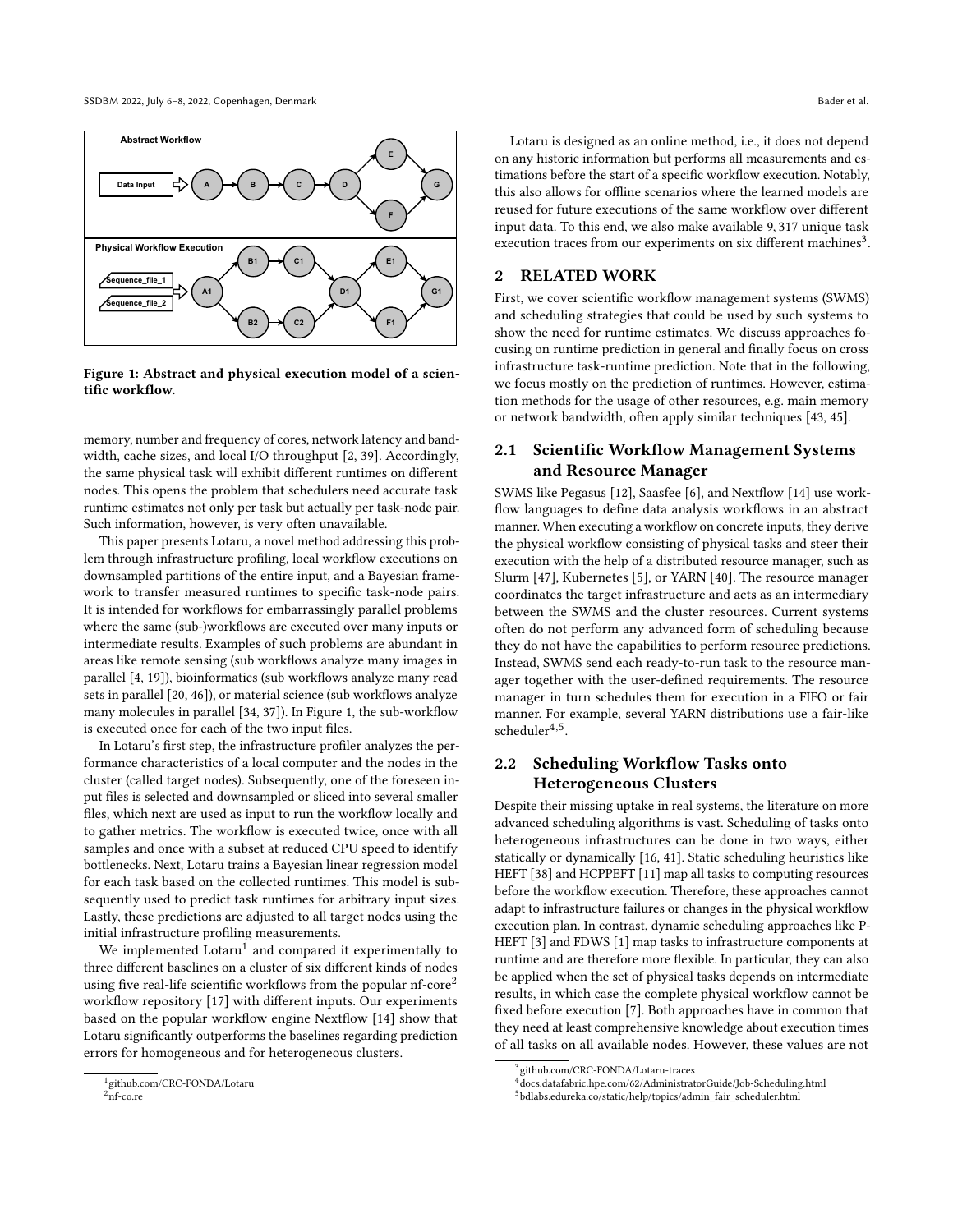available in advance but must be determined either by asking users for estimates [\[18,](#page-10-19) [22,](#page-10-20) [23\]](#page-10-21), by analyzing historical traces [\[35,](#page-11-13) [36,](#page-11-14) [42\]](#page-11-15), or by using some form of online learning [\[43,](#page-11-4) [45\]](#page-11-1). Lotaru aims to estimate the runtime for all task-node pairs in a cluster to enable the use of existing scheduling methods in real-world systems.

# 2.3 Task Runtime Prediction Based on Historical Runtime Data

Runtime prediction for scientific workflow tasks based on historical data has been extensively researched. Recent approaches use machine learning for this problem [\[9,](#page-10-22) [10,](#page-10-23) [30,](#page-10-24) [33\]](#page-11-16).

Nadeem et al. [\[30\]](#page-10-24) propose the use of neural networks to predict workflow execution times on a grid. Their learning model considers several types of information, like workflow structure, measured task resource requirements in historical traces, and input file sizes. They further study which features influence the runtime the most and which ones can be omitted.

[Da Silva et al.](#page-10-22) [\[9,](#page-10-22) [10\]](#page-10-23) estimate runtime, disk space, and memory consumption for tasks in scientific workflows. They use monitoring tools and historical data to apply regression trees for actual predictions. In a pre-processing step, they use density-based clustering to identify data subsets with high correlation. If the data in the selected cluster is correlated, the authors estimate the expected resource usages based on the ratio in the cluster. For uncorrelated data, the authors test a Gamma and a Normal distribution to generate an estimation value. The estimations are updated at workflow runtime once new information becomes available. As we use them as competitors for Loratu, we will describe them in more detail in Section [4.3.](#page-5-0)

We call such approaches offline estimators, because they build their initial models on historical data prior to the actual workflow execution. Note that offline estimators are generally not applicable for new workflows with new tasks, as for these, no historical traces for model learning are available. In contrast, Lotaru is designed as an online method which is independent from any historical traces and can be applied out-of-the-box for any kind of workflow on any kind of cluster.

# 2.4 Cross-Infrastructure Task-Runtime Prediction

Because real clusters are often comprised of nodes with heterogeneous capabilities, all methods that learn a model from past task executions (offline or online) have to consider the challenge that their models must generalize to different nodes. This is particularly important when running a workflow on a completely different cluster, i.e., in a cross-infrastructure setting.

Pham et al. [\[32\]](#page-11-17) use a two-stage prediction approach to estimate the task execution time in cloud environments. As prediction parameters, they consider input parameters of the workflow, VM specifications, and runtime parameters like memory usage and read/write operations. In the first stage, the authors derive the runtime parameters for the execution on the target VM. The second stage uses the output data from the first stage together with workflow input data and the VM specifications to learn a regression model that predicts the execution time of a given task on a target VM.

Hilman et al. [\[21\]](#page-10-25) apply an online incremental learning approach using long short-term memory networks (LSTMs) to predict task runtimes. As input features, they consider task characteristics, like the name of the executable, the input data, VM details, and the submission time to encounter for daily trends in resource usage. These features are extended through historical time-series data for CPU usage, memory usage, and disk activities to conduct their incremental prediction method.

Matsunaga and Fortes [\[28\]](#page-10-26) include system-specific attributes like CPU architecture and the size and speed of the memory to derive more accurate prediction models. Their study compares several machine learning approaches for two well-known bioinformatics applications.

Lotaru does not include explicit hardware characteristics as features for the runtime prediction as they are often difficult to correlate with the runtime of real tasks. Instead, we apply microbenchmarks for obtaining such characteristics in an implicit manner. Furthermore, many of the recent approaches use machine learning methods like neuronal networks or k-nearest neighbors, which are known to require large training data sets to perform well. In contrast, Lotaru uses a Bayesian Linear Regression that already works with few training points and that is also capable of deriving uncertainty estimates for its predictions [\[25,](#page-10-27) [29\]](#page-10-28).

## 3 LOTARU APPROACH

Lotaru is a novel method that aims to predict workflow task runtimes for all nodes in heterogeneous clusters at workflow start-up time and without relying on historical data. Figure [2](#page-3-0) provides an overview of our approach. In phase (1), Lotaru uses microbenchmarks to gather performance insights about the target infrastructure and the local developer machine. In the second phase ②, Lotaru selects one of the data inputs and downsamples it to create several small workflow input partitions. Then, the workflow is locally executed two times with the created partitions. For the second execution, only a few of these partitions are used, and the CPU speed is slightly reduced to identify CPU-bound tasks. In the third phase ○3 , Lotaru uses the collected data points to create a Bayesian linear regression model which predicts the runtime. In the last phase  $\Phi$ , the values from the benchmarks are used to adjust the prediction results for each node in the target infrastructure. The scheduler can then consider the prediction results for all task-node pairs to create a scheduling plan.

One assumption behind Lotaru is that the input consists of multiple input files, which are, at least partly, processed separately. We rely on this property to create local workflows with small inputs for fast measurements of first characteristics. Furthermore, in this work, we assume that Lotaru can downsample or slice an input file further to create a diverse set of local workflow inputs, allowing us to learn the relationship between input size and task runtimes. However, in applications where such a downsampling is not possible, Lotaru could also use different subsets of the input files at the price of a somewhat longer training phase.

## ○1 Local and Target Infrastructure Profiling

We expect the local developer machine to differ from the target cluster and the target nodes themselves to be heterogeneous. To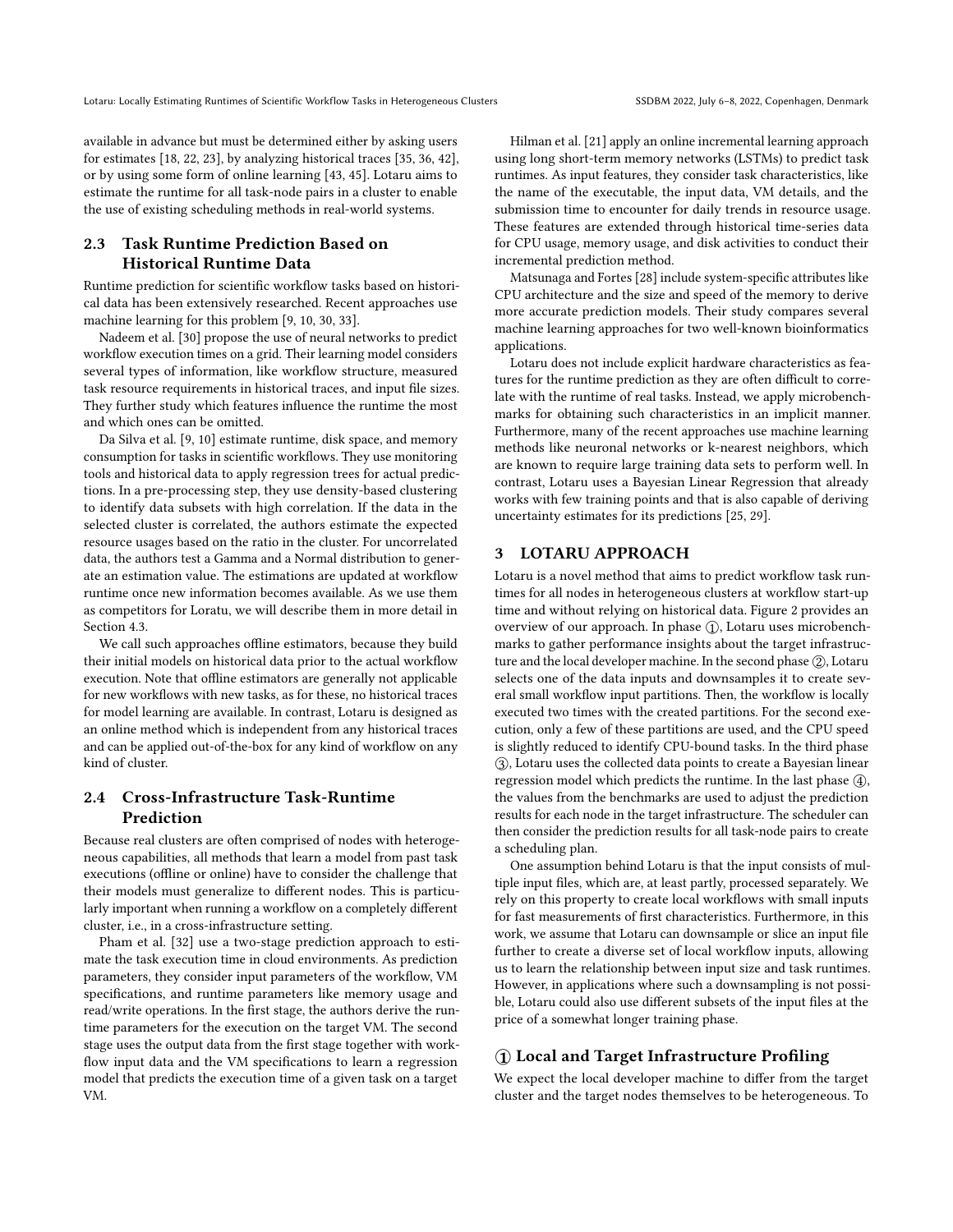<span id="page-3-0"></span>

Figure 2: The process of Lotaru's local runtime prediction approach.

measure the differences, we conduct a short profiling phase to gather detailed infrastructure characteristics. Therefore, Lotaru analyzes all target nodes' dynamic performance characteristics like CPU speeds, memory speed, and random and sequential I/O. For this, we use microbenchmarks, which can be executed in parallel and take very short time, typically less than a minute, for each node. This step could be rerun automatically whenever a cluster's resource manager detects hardware changes.

#### ○2 Data Sampling and Local Workflow Execution

In the next step, Lotaru trains a Bayesian regression model to predict task runtimes based on input size. To this end, it picks one of the input files and downsamples it further to obtain task runtimes for diverse yet small (and hence fast) inputs as input for the learner. For image data used in remote sensing or astronomic workflows, this means dividing a single image into smaller ones keeping the resolution, or decreasing the resolution while leaving the image section the same. In genomics, downsampling means splitting one of the many samples with millions of short sequence reads into multiple smaller partitions.

Next, Lotaru measures local runtimes over multiple different partitions. While using a large set of such partitions covering a large range of data sizes tend to improve the accuracy of the prediction model, fewer and smaller partitions can be executed faster and lead to quicker but mostly more imprecise runtime estimates.

If, for instance, the data sampling process described before created five partitions, Lotaru runs the workflow with these five input files. This step delivers monitoring data for each task-partition pair but gives no direct insights whether, i.e., a task is CPU-intense. To identify which hardware resource the task mostly depends on, we decrease the CPU frequency of the local machine by 20% and run the workflow again with the five created partitions. Thereby, we expect CPU-intense tasks to take around 25% longer.

The sizes of the samples obviously are an important hyperparameter of Lotaru whose effect will be studied in Section [5.1.](#page-6-0)

## ○3 Local Prediction Model Training

Most existing approaches use the file size on disk as the input or part of the input vector for their predictions or statistical models. We argue that Lotaru should use the uncompressed input data size for compressed files, which scientific workflows frequently use due to the large amount of data. For example, in bioinformatics workflows, the de facto standard file format for storing biological sequences is fastq which is compressed with Gzip. Gzip can compress larger files efficiently, especially when dealing with repetitive data, leading to a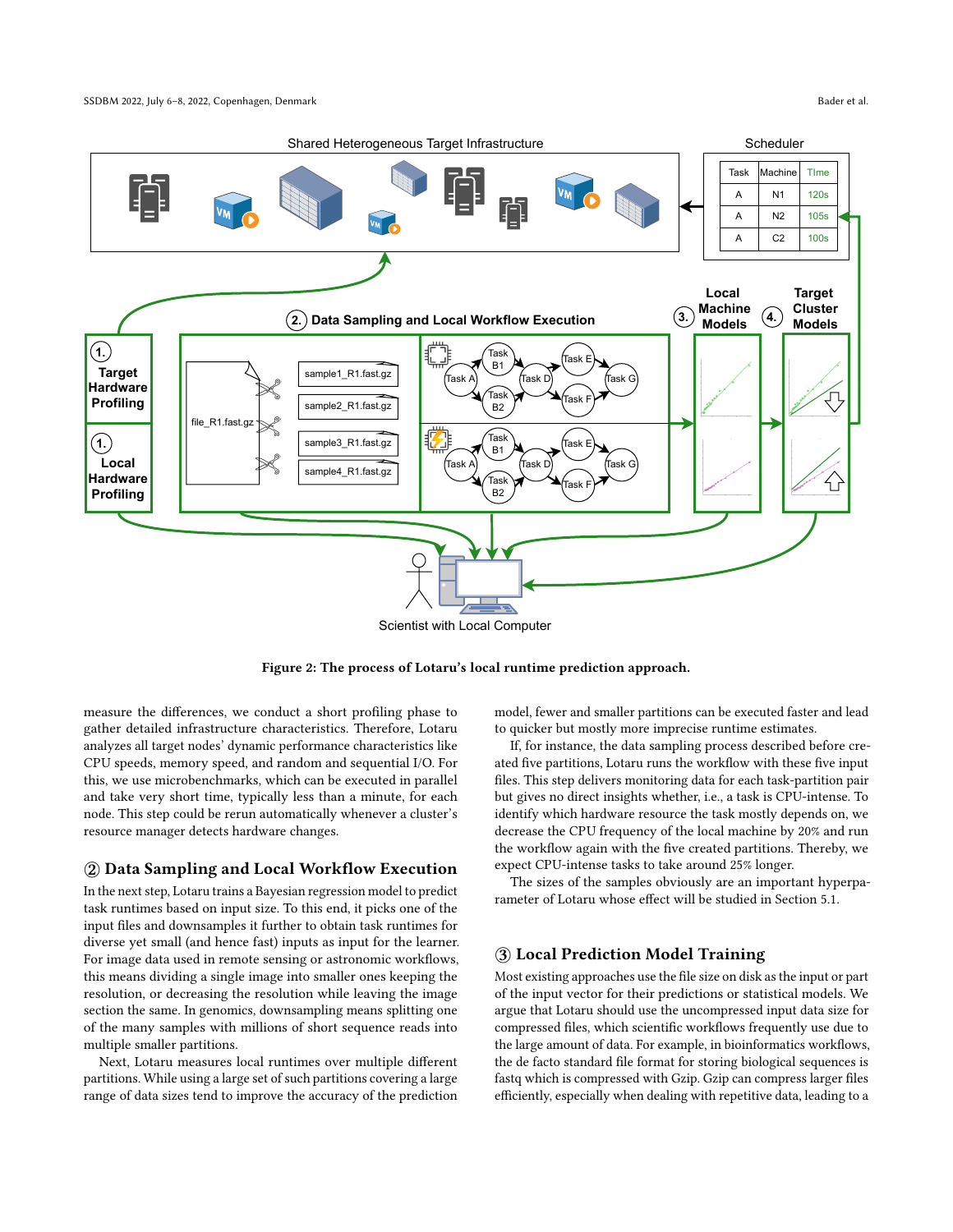<span id="page-4-2"></span>Lotaru: Locally Estimating Runtimes of Scientific Workflow Tasks in Heterogeneous Clusters SSDBM 2022, July 6-8, 2022, Copenhagen, Denmark

Table 1: Example of a model adjustment for a single task prediction on two target nodes.

| Machine        | CPU | RAM    | I/O | Weight w | Bavesian Prediction | Factor | <b>Final Runtime Prediction</b> |
|----------------|-----|--------|-----|----------|---------------------|--------|---------------------------------|
| Local          |     | 20,000 | 500 |          |                     |        |                                 |
|                | 500 |        |     | 0.80     | 100.00s             | 1.00   | 100.00s                         |
| N <sub>1</sub> | 400 | 18,000 | 300 | $\sim$   | -                   | .33    | 133.00s                         |
| N2             | 520 | 20,000 | 500 | -        | -                   | 0.96   | 96.00s                          |

<span id="page-4-0"></span>

Figure 3: Posterior Prediction for the task FASTQC with an uncompressed input size of ∼4,585 MB.

non-linear file size increase. For example, the file example.fastq.gz<sup>6</sup> has a size of ∼2,014 MB and contains 40,517,845 sequences. Splitting the file into two files with the same number of sequences leads to two files with a size of ∼1,274 MB each, an increase of 26.46%. Accordingly, Lotaru should not use the compressed file size to predict the runtime.

Using the uncompressed data size and a task's runtime, Lotaru checks for a linear correlation between both. For this, we use the Pearson correlation coefficient, which is defined as follows:

$$
p = \frac{\sum (x_i - \bar{x})(y_i - \bar{y})}{\sqrt{\sum (x_i - \bar{x})^2 \sum (y_i - \bar{y})^2}}
$$
(1)

where the x values are the actual uncompressed task input data size and y values are the runtime. We define a correlation as significant if  $p$  is greater than 0.8. Lotaru uses a Bayesian linear regression to predict the runtime if  $p$  is significant. Otherwise, we estimate the median runtime as the expected runtime independent of the concrete input size.

One of the main advantages of using the Bayesian approach is that Lotaru can train it on a small training data set [\[25,](#page-10-27) [29\]](#page-10-28), which is especially useful since the local profiling only delivers a few training points for each task. Additionally, while Lotaru can predict the most probable runtime, the Bayesian approach also yields an uncertainty value for this prediction. For example, Lotaru estimates that task A is expected to run 120 seconds. However, it also gives a lower and upper uncertainty at different confidence levels to express that the point estimate probably is not accurate.

As illustration, Figure [3](#page-4-0) shows the prediction for the task FASTQC in the Chipseq-1 workflow with an input data size of ∼4,585 MB (see Section [4.2](#page-5-1) for details on the data and the workflow). The prediction error for the estimated mean value is around 0.30%. The value is in a confidence interval of 23.23% uncertainty. With a confidence of 50% uncertainty, we would consider the runtime to be between 99.4s and 100.7s. The scheduler can consider this uncertainty and plan with it, which would not possible for frequentist approaches.

In contrast to these classical frequentist approaches, we try to find a posterior distribution for our model parameters. Specifically,

our model computes a posterior distribution depending on the input values as shown in Formula [2,](#page-4-1) we assume that  $\epsilon_i$  and  $y_i$  are normally distributed with  $\epsilon_i \sim N(0, \sigma^2)$  and  $y_i \sim N(b^T x_i; \sigma^2)$ 

<span id="page-4-1"></span>
$$
y_i = x_i^T b + \epsilon_i; \tag{2}
$$

Our Bayesian approach now tries to maximize the posterior

$$
\max_{b} P(b|y_i); \tag{3}
$$

Through the rules of Bayes and a short equation transformation, we get to

$$
\max_{b} P(y_i|b)P(b); \tag{4}
$$

where the first term,  $P(y_i | b)$ , the likelihood, can be computed with our previous assumption about the distribution of  $y_i$ . For the second term, the posterior,  $P(b)$ , we have to assume a distribution. We decided to set the prior to a Gaussian distribution, which results in an L2-regressor for our Bayesian regression.

In our prediction model,  $x_i$  is a scalar, i.e., the uncompressed task data input size, and  $y_i$  is the runtime.

#### ○4 Model Adjustment for Target Infrastructure

With the Bayesian Linear Regression model created, Lotaru can now predict the tasks' runtime for nodes with the same hardware as the developer machine. However, we aim to estimate runtimes for all different kinds of nodes in the cluster. Therefore, we take the monitoring data from the infrastructure profiling and the local workflow runs. For each abstract task, we compare the runtimes for the task-sample pairs which occurred in the two local workflow executions, the normal one and the one with reduced CPU speed. Lotaru determines the deviation of a task's pair's runtime as  $dev =$  $\frac{time_{new}-time_{old}}{time_{old}}$ , where *old* refers to the normal execution and *new* to the execution with reduced CPU speed.

Since each task at least has to read the input file and to write the output file, I/O capabilities are essential for every task and are, therefore, included in the following adjustment step. Another important factor is CPU speed, whereas in prior experiments we found that memory speed only has a negligible impact. Thus, we decided to exclude the memory speed from our adjustment step. Accordingly, we define the impact of the CPU and the I/O on a task's execution time through the following weighting:

$$
w = max\left(0; min\left(1; \frac{median_{dev}}{(freq_{old}/freq_{new}) - 1}\right)\right)
$$
 (5)

Then, Lotaru sets the runtime factor for each task as following:

$$
f_t = w * \frac{cpu_{local}}{cpu_{target}} + (1 - w) * \frac{io_{local}}{iot_{target}}
$$
 (6)

<sup>6</sup> s3://nf-core-awsmegatests/eager/ENA\_Data\_Fish/ERR1943601\_1.fastq.gz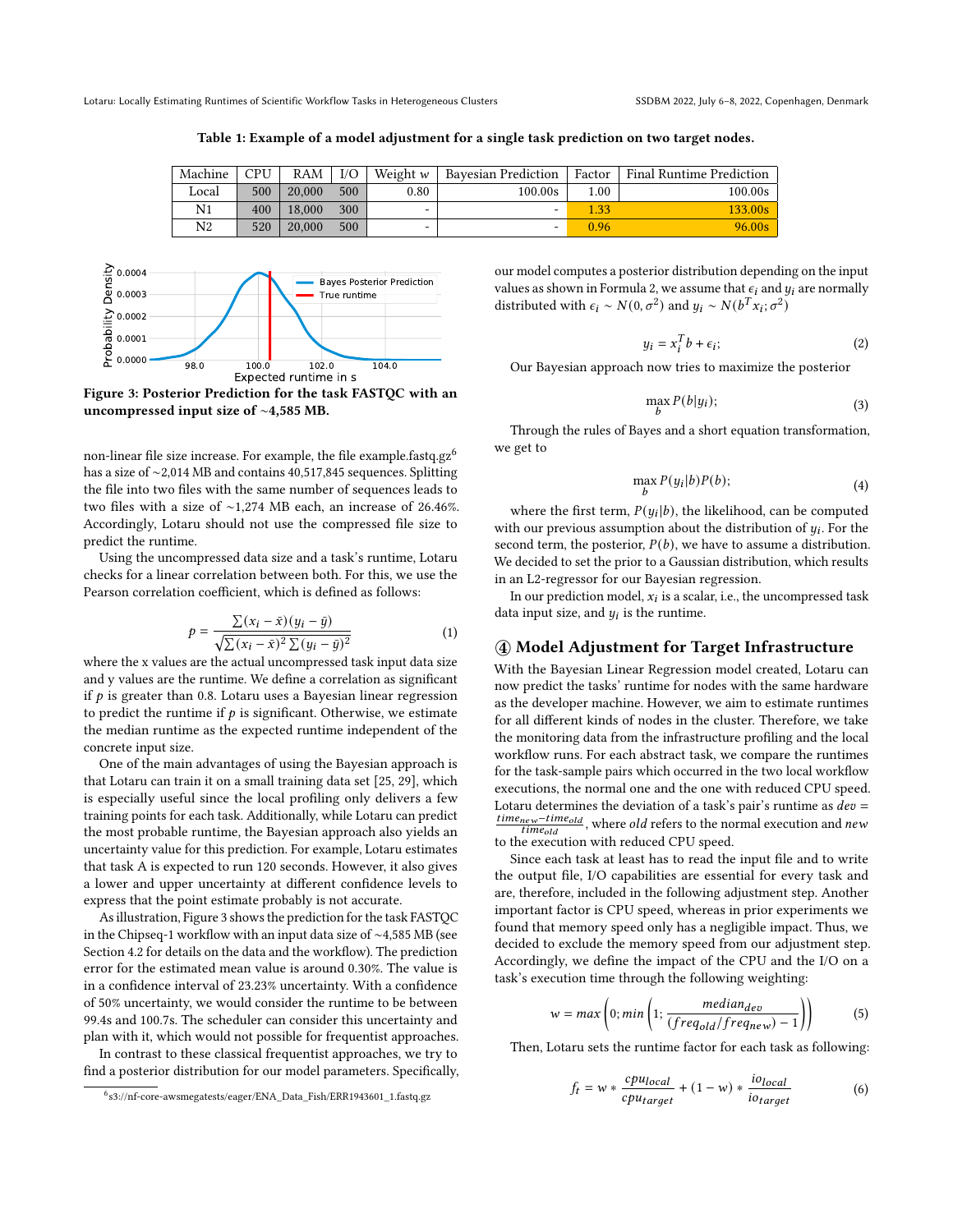Table [1](#page-4-2) gives an example for a single task and a prediction on two different target nodes, namely N1 and N2. The values with the grey background are from the profiling step, and the CPU-weight  $w$  for the factor is 0.8. For one out of the various inputs, e.g., with a size of 10GB, a runtime of 100 seconds is predicted on the local machine with the Bayesian regression model. We can now adjust the estimated runtime to the target nodes by calculating the factor with the monitoring values. The results are depicted in yellow.

## 4 EXPERIMENTAL SETUP

This section presents our prototype implementation and the environment where we run our experiments. The source code to reproduce the evaluation is available online<sup>7</sup>.

#### 4.1 Prototype Implementation

Infrastructure Profiler: The infrastructure profiler uses sys $bench<sup>8</sup>$  as a first measuring tool and  $LINPACK$  [\[15\]](#page-10-29) as a second microbenchmark since both measure different CPU characteristics and are well-known. With sysbench, we run a benchmark that verifies prime numbers with a limit of ten seconds and a maximum verification prime number of 20,000. Additionally, LINPACK measures the FLoating Point Operations Per Second (FLOPS) using a default array size of  $200x200$ . The memory speed is tested through sysbench, setting the block size buffer to one megabyte and the total memory size to 100 gigabytes.

Since we run sysbench on computers that differ in the number of CPU cores, we decided to always set the number of benchmarked CPU threads to one. Therefore, we differentiate between a node's overall and single-core performance because the resource manager assigns a fixed number of cores to workflow tasks. Therewith, we have a better comparability, and Lotaru avoids that nodes with more but weaker CPU cores score higher. Otherwise, for example, a node with four very powerful cores would score less than a node with eight slower cores.

Lotaru tests the I/O performance of the local machine and target cluster by using  $\hat{f\!io}^9$ . We conduct a benchmark only for sequential read-write and avoid measuring random read-write characteristics since this access pattern is scarce in scientific data analysis. Typically big input files are read sequentially. Further, we omit memory use and the page cache, so these components do not influence the I/O measurements.

Nowadays, hardware is tailored to achieve many points in popular benchmarks like sysbench and fio. Note, however, that our goal is not to benchmark the actual performance of the hardware but to compare the performance of different nodes for adapting runtime estimates.

Data Sampling and Local Runtime Prediction: Lotaru relies on downsampling of workflow input data to obtain measurements for task executions quickly. Such downsampling obviously must take the actual nature of the data into account and therefore must be implemented specifically for different input data. As all our evaluation workflows run on genome sequencing data, we implemented

downsampling for genome data in the fastq format using the opensource software *fastqsplitter*<sup>10</sup> to split the inputs in partitions. Note that Lotaru features an interface to support downsampling or slicing files in arbitrary domains.

For managing the CPU frequency, we use the userspace tool  $cpupower$ <sup>11</sup>. As a workflow management system, we choose Nextflow [\[14\]](#page-10-1), which gathers task runtime metrics already by default. We extended the monitoring interface of Nextflow to collect additional data, like compressed and uncompressed input size of tasks and the overall workflow input size.

#### <span id="page-5-1"></span>4.2 Cluster Setup and Evaluation Workflows

We evaluate our approach on six different machines: a local machine, two machines from a heterogeneous commodity cluster, and three virtual machines in the Google Cloud Platform (GCP). Specifications can be found in Table [2](#page-6-1) together with results of our microbenchmarks. The local machine consists of an Intel Xeon E3-1230 V2 CPU (four cores, eight threads, 3.30 GHz base frequency), 16GB memory, and an HDD. The two machines from the commodity cluster, A1 and A2, have two Intel Xeon X5355 2.66 GHz each, 32GB of memory and different hard drives. Since the LINPACK benchmark failed on A1 and A2, due to the age of the machines, the values are not included in the table and only the sysbench score is used for the factor. We use N1, N2, and C2 instances as (heterogeneous) nodes in the cluster. While the N1 machines are based on Intel Broadwell with a base clock of 2.0 GHz, the N2 machines use Intel Cascade Lake CPUs with a base clock of 2.8 GHz. The C2 machines are compute-optimized and based on Intel Cascade Lake with a turbo clock of up to 3.8  $GHz^{12}$ .

We selected five real-world bioinformatics workflows from the nf-core repository<sup>13</sup> and ran each of them with two different data sets to evaluate our approach. Table [3](#page-6-2) gives an overview of these workflows and data inputs. Each of the five workflows performs different types of sequence analysis: The Eager workflow [\[46\]](#page-11-7) analyzes ancient genomic data, the Chipseq workflow $14$  is used to analyze Chromatin ImmunopreciPitation sequencing (ChIP-seq) data, and the Methylseq workflow<sup>15</sup> is used for analyzing Bisulfite sequencing data in epigenomics. Atacseq<sup>16</sup> analyzes ATAC-sequencing data and Bacass<sup>17</sup> is a workflow for simple bacterial assembly and annotation. The workflow runtimes in Table [3](#page-6-2) were obtained by running the workflows with one of various data inputs on the local machine. Note, typically, workflows run hundreds or thousands of inputs, resulting in much higher workflow runtimes for real inputs, even on large-scale clusters.

#### <span id="page-5-0"></span>4.3 Baselines

We compare the accuracy of Lotaru's runtime predictions with three baselines: a Naive Approach (NA), Online-M [\[9\]](#page-10-22), and Online-P [\[10\]](#page-10-23).

<sup>14</sup>github.com/nf-core/chipseq

<sup>7</sup> github.com/CRC-FONDA/Lotaru

<sup>8</sup> github.com/akopytov/sysbench

<sup>9</sup> github.com/axboe/fio

 $\rm ^{10}$ github.com/LUMC/fastqsplitter

<sup>11&</sup>lt;sup>0</sup>linux.die.net/man/1/cpupower

<sup>12</sup>cloud.google.com/compute/docs/machine-types

<sup>13</sup>github.com/nf-core

 $^{15}$ github.com/nf-core/methylseq

github.com/nf-core/atacseq

<sup>17</sup>github.com/nf-core/bacass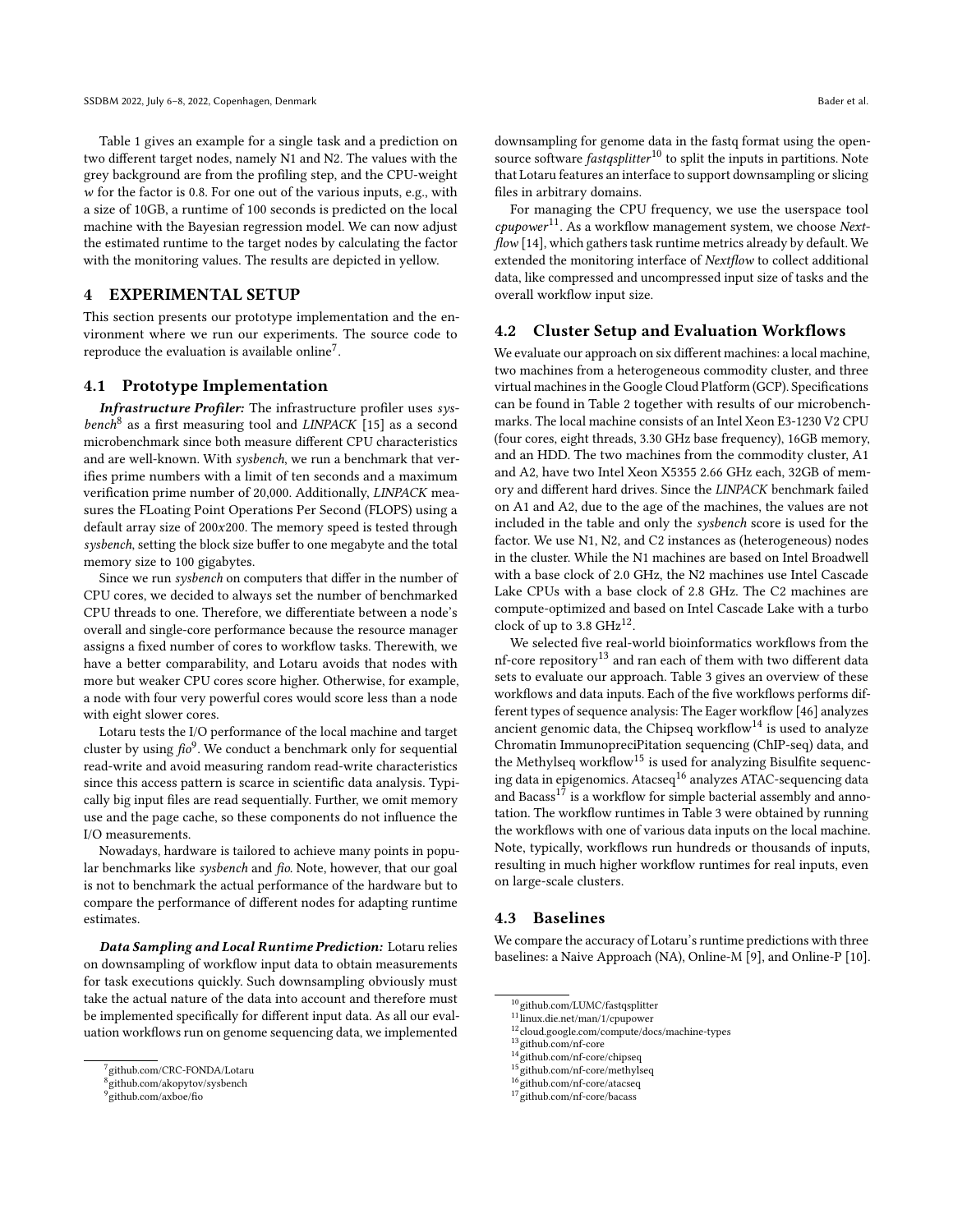<span id="page-6-1"></span>Lotaru: Locally Estimating Runtimes of Scientific Workflow Tasks in Heterogeneous Clusters SSDBM 2022, July 6-8, 2022, Copenhagen, Denmark

| Machine | $#$ CPUs     | Memory | Storage    | $CPU$ events/s | <b>LINPACK</b> | RAM score | read IOPs | write IOPS |
|---------|--------------|--------|------------|----------------|----------------|-----------|-----------|------------|
| Local   |              | 16 GB  | <b>HDD</b> | 458            | 3.959.800      | 18,700    | 414       | 415        |
| A1      | $2 \times 4$ | 32 GB  | <b>HDD</b> | 223            | -              | 11.000    | 306       | 301        |
| A2      | $2 \times 4$ | 32 GB  | <b>HDD</b> | 223            | -              | 11.000    | 341       | 336        |
| N1      |              | 16 GB  | <b>HDD</b> | 369            | 3,620,426      | 13.400    | 481       | 483        |
| N2      | 8            | 16 GB  | <b>HDD</b> | 468            | 4.045.289      | 17,000    | 481       | 483        |
| C2      |              | 32 GB  | HDD        | 523            | 4,602,096      | 18,900    | 481       | 483        |

Table 2: The results from applying the infrastructure profiling on the six different nodes.

Table 3: The workflows used in our experiments with their input data and key characteristics.

<span id="page-6-2"></span>

| Workflow      | # Abstract Task Definitions | Sample         | Size    | Uncompressed Size | Workflow Runtime One Input |
|---------------|-----------------------------|----------------|---------|-------------------|----------------------------|
| Eager         | 13                          |                | 1.52 GB | 8.33 GB           | 148 min                    |
|               |                             | 2              | 4.34 GB | 25.71 GB          | 211 min                    |
| Methylseq     | 8                           |                | 3.61 GB | 17.03 GB          | $90 \text{ min}$           |
|               |                             | $\overline{2}$ | 4.75 GB | 22.50 GB          | $117 \text{ min}$          |
| Chipseq       | 14                          |                | 1.33 GB | 4.81 GB           | $140$ min                  |
|               |                             | 2              | 8.71 GB | 32.98 GB          | 948 min                    |
| Atacseq       | 14                          |                | 3.26 GB | 14.09 GB          | 184 min                    |
|               |                             | 2              | 2.40 GB | 11.81 GB          | $104 \text{ min}$          |
| <b>Bacass</b> | 5                           |                | 1.23 GB | 3.64 GB           | 237 min                    |
|               |                             | $\overline{2}$ | 1.45 GB | 4.35 GB           | 253 min                    |

.

The Naive Approach estimates the ratio  $r_t = \frac{run_q}{d}$  $\frac{d n q}{d q}$  for each training data tuple q (uncompressed input size  $d_q$ , runtime  $run_q$ ) and takes the mean  $\bar{r}_t$  for task *t* over these ratios. It then uses this mean ratio to predict the runtime of a task  $t$  with uncompressed target input size  $d_t$ , using  $\bar{r}_t * d_t$ . Online-P and Online-M use densitybased clustering to identify high-density areas. Then, a cluster is determined according to the I/O read value of the estimated task. Since the clustering is not possible with the sparse data from the local executions, we take the data point closest to the task being estimated. Then, a pearson correlation between all input and output parameters is calculated. If the data correlates, the ratio between output and input parameter is computed and used for the prediction. If the data is uncorrelated, Online-M directly estimates the mean, while Online-P first tries to sample from a Normal or Gamma distribution. Both approaches monitor the workflow execution and can update the estimates as more information becomes available. However, this is not implemented since we focus on the out-of-the-box prediction accuracy without historical data.

## 5 EVALUATION RESULTS

We run three types of experiments. First, we test different downsampling combinations and sizes to evaluate their impact on Lotaru's prediction errors. In the second experimental scenario, we train the task models on a similar machine as the target environment to get an unbiased view of the prediction models' capabilities. The third scenario evaluates the setup in the heterogeneous target cluster. Here, we have to adjust the runtime predictions from our local machine to the different nodes in the target cluster using the adjustment factor.

For our evaluation, we introduce the median prediction error (MPE). This metric is calculated for every workflow and aggregates

the prediction error of the tasks inside the workflow. To this end, we compute the prediction error for a single task as:

$$
err_t = abs \left( \frac{predicted\_rutime - actual\_rutime}{actual\_rutime} \right), \qquad (7)
$$

# <span id="page-6-0"></span>5.1 Impact of the Downsampling on Prediction Accuracy

Lotaru takes one of the many workflow inputs and downsamples or slices this input for local workflow execution to gather training data. This is a crucial step in our approach since the number and sizes of the chosen partitions highly influence the prediction error and the local workflow runtime.

Therefore, we first want to evaluate how many samples Lotaru should create from one original input and which sizes in relation to it are necessary to achieve good prediction results. The experiment results can be generalized for genomic workflows. Other domains, such as remote-sensing or material science, need a separate analysis. Consequently, we designed our experiment the following:

For each pair of workflow and input, we cut one of the original input files with a size of  $X$  into ten partitions for the Eager, Methylseq, Atacseq, and Bacass workflow and 16 partitions for the Chipseq workflow. The size of the first partition,  $s_1$ , is set to  $s_1 = \frac{X}{2}$  $\frac{x}{2}$ , and  $s_n = \frac{s_{n-1}}{2}$ , so that  $s_1$  has half,  $s_2$  a quarter of the original size, and so on. Then, we apply our prediction model to all possible partition combinations. Therefore, ten possible input partitions, result in  $\sum_{k=2}^{10} \frac{10!}{k!(10-k)!} = 1,013$  combinations for each task and prediction method.

Due to the high number of evaluated workflows with two different datasets used for each workflow, we decided to highlight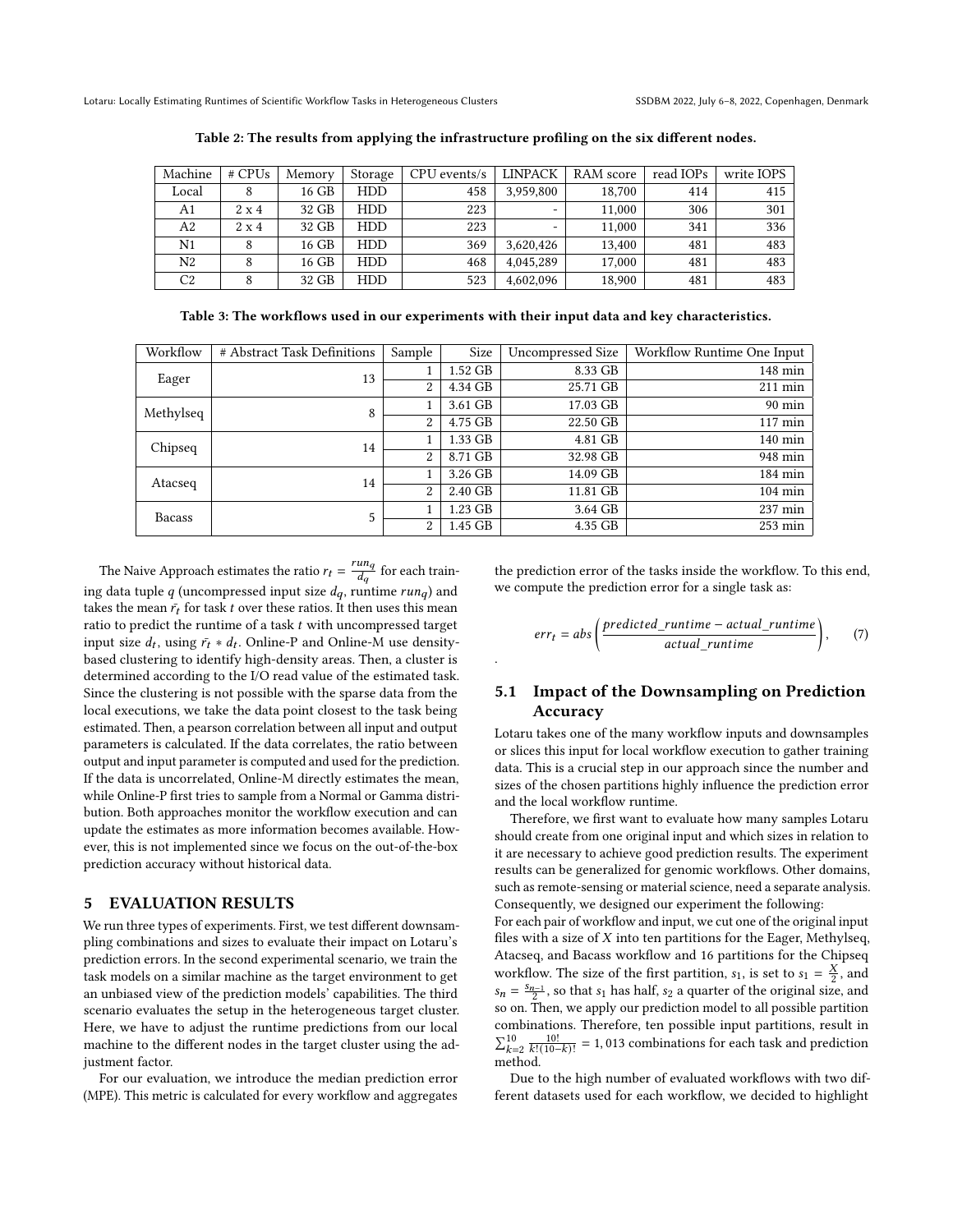<span id="page-7-0"></span>

Figure 4: Relationship between the number and the cumulated size of the downsampled partitions and the prediction error for Lotaru and various tasks from the Eager-1 workflow.

the Eager-1 workflow as the example workflow but made all traces available online<sup>18</sup>. Therefore, Figure [4](#page-7-0) shows Lotaru's prediction error for six representative tasks from the Eager-1 workflow, depending on the number of the downsampled partitions and their cumulative input size. First, one can see that if the cumulative input size is below 10% of the original input size, the predictions yield a high variance which is reflected in the prediction error. Further, once an input combination reaches this threshold, the number of partitions does not affect prediction error significantly, as long as there are at least three partitions.

Out of the 13 abstract tasks from the Eager workflow, eleven tasks follow this pattern, the samtools tasks shows no relation, Figure [4e,](#page-7-0) and the bcftools task is predicted according to the median, Figure [4f.](#page-7-0) Additionally, our observations show that increasing the cumulative size can further reduce the prediction error but also increase the local runtime. Examples for this are the tasks from the Figures [4b](#page-7-0) and [4c,](#page-7-0) while the other figures do not follow this pattern. The results from our other workflow executions underline our observations.

At the same time, the cumulative input data size for the local workflow execution determines the runtime on the developer's

<span id="page-7-1"></span>

Figure 5: Cumulative Distribution of the prediction error from the four approaches for two workflows. Red line similar to the orange line.

computer. Most tasks have a linear relationship between input data size s and runtime r. Thus, we can extrapolate the runtime  $r_s$  from one original input sample.

As examples, Figure [5](#page-7-1) shows the cumulative distribution of the prediction error for all tasks of the complete Eager-1 and Atacseq-1 workflow, and compares Lotaru to the three other approaches. The Atacseq-1 workflow is a setup where the baselines Online-P and Online-M show a similar error distribution for around 38% of all combinations compared to Lotaru. The plot line for Online-M is mostly covered by the plot line of Online-P as both perform similarly. The main difference between both approaches is handling uncorrelated relationships between input data size and task runtime. Here, Online-M estimates a runtime according to the median, whereas Online-P considers a statistical distribution. However, our data shows that nearly all tasks have correlated data, leading to similar results.

In Figure [5a,](#page-7-1) Lotaru has an  $MPE \le 10.00\%$  for 50% of all combinations , while for Online-M and Online-P 50% of all combinations have an  $MPE \leq 21.60\%$ . The naive approach has the highest prediction error with more than 30.12% of all combinations having an  $MPE > 1$ .

In comparison to this, Figure [5b](#page-7-1) exhibits slight changes between Online-M and Online-P. Further, it shows a high slope at the beginning for Online-P, Online-M, and Lotaru. In this region, all three approaches score similarly, however, higher prediction errors occur less frequently for Lotaru.

Regardless of our results, in the following experiments, we select all ten partitions for the prediction models to provide a fair comparison between Lotaru and the baselines.

#### 5.2 Predictions for a Homogeneous Cluster

In our next experiment, we investigate the prediction performance without having to cope with heterogeneity in the cluster. Therefore, we assume that the local machine is similar to the target nodes and that no model adjustment is needed. Figure [6](#page-8-0) shows results for each workflow separately. One can see that Lotaru outperforms the three baselines, achieving an MPE over all workflow tasks of 5.70%, while the best performing baseline, Online-P, has an MPE of 10.34%. The largest difference can be observed for the Eager-2 workflow,

<sup>18</sup>github.com/CRC-FONDA/Lotaru-traces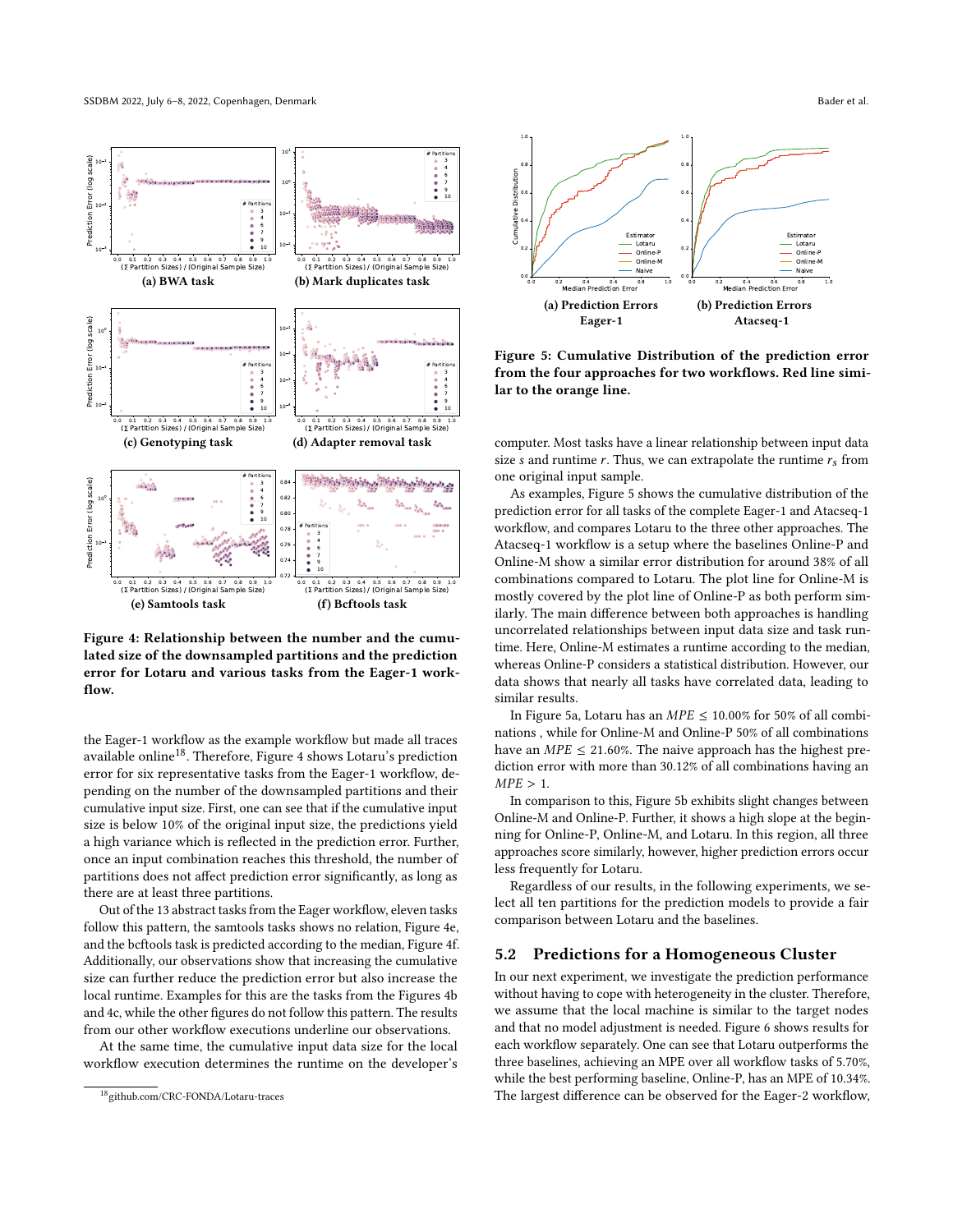<span id="page-8-0"></span>

Figure 6: Prediction Errors for a homogeneous cluster where no model adjustments are required.

<span id="page-8-1"></span>Table 4: Median difference between the actual factor and the factor calculated through Lotaru for Eager-1.

| Node                                                        | A1 |  | $\mid$ A2 $\mid$ N1 $\mid$ N2 $\mid$ C2 |  |
|-------------------------------------------------------------|----|--|-----------------------------------------|--|
| Median Factor Difference   0.15   0.14   0.17   0.06   0.03 |    |  |                                         |  |

where Lotaru achieves an MPE of 9.54% while Online-P results in an MPE of 19.40%. An exception is the Ataqseq-1 workflow, where Online-M and Online-P can achieve a lower MPE of 4.27% compared to Lotaru's 6.03%, however, our max error is 55.00% lower. In three out of five workflows, Lotaru achieves a lower max error, while for two workflows similar max error values are achieved.

#### 5.3 Model Adjustment

A critical point in Lotaru's approach is the mapping of the local predictions to the heterogeneous target nodes. With the model adjustment, we want to adapt the predicted runtime for hardware differences on the target machines. First, Table [4](#page-8-1) compares the differences between the actual runtime factor and the factor Lotaru calculated.

The term difference refers to the absolute difference between actual factor and calculated factor. One can see that for C2 and N2 the difference is the lowest. This is expected since our infrastructure profiling showed that these nodes are the closest to the local node regarding performance characteristics. In contrast, a difference of 0.14 or 0.15 for A1 and A2 seems high, however, both machines have a significant difference in the actual hardware characteristics and thus, only score half of the CPU events/s and much lower I/O values.

For Table [5,](#page-9-0) we continue to take the Eager-1 workflow as an example. The table compares the estimated adjustment factor with the actual factor between the local machine and the C2 machine for all 13 tasks in the Eager-1 workflow. One can see that for only three out of 13 tasks, the difference is greater than 0.05, while the median difference between our estimated factor and the actual ratio is 0.03.

The task fastqc from Table [5](#page-9-0) is a common bioinformatics task that spots potential problems in sequences data and occurs in all five workflows. Therefore, we chose the task fastqc for our analysis across all machines.

The actually calculated factor for fastqc on C2 shows a difference of only 0.03 and N2 shows an even lower difference of 0.02. Similarly as in Table [4,](#page-8-1) again, the outlier is node A1. Node A1 yields a difference of 0.31, whereby one has to consider that the actual factor of 2.37 is much higher than for the other machines. Therefore, an absolute difference of 0.31 for an actual factor of 2.37 corresponds to a relative difference of 13.08%.

Concluding, our used adjustment strategy is able to accurately reflect hardware differences.

#### 5.4 Predictions for a Heterogeneous Cluster

In the third experiment, we use our local machine and predict the runtimes for all target nodes A1, A2, N1, N2, and C2 for all tasks in all five evaluation workflows. Table [6](#page-9-1) gives an overview of the median prediction errors from all four prediction approaches. Over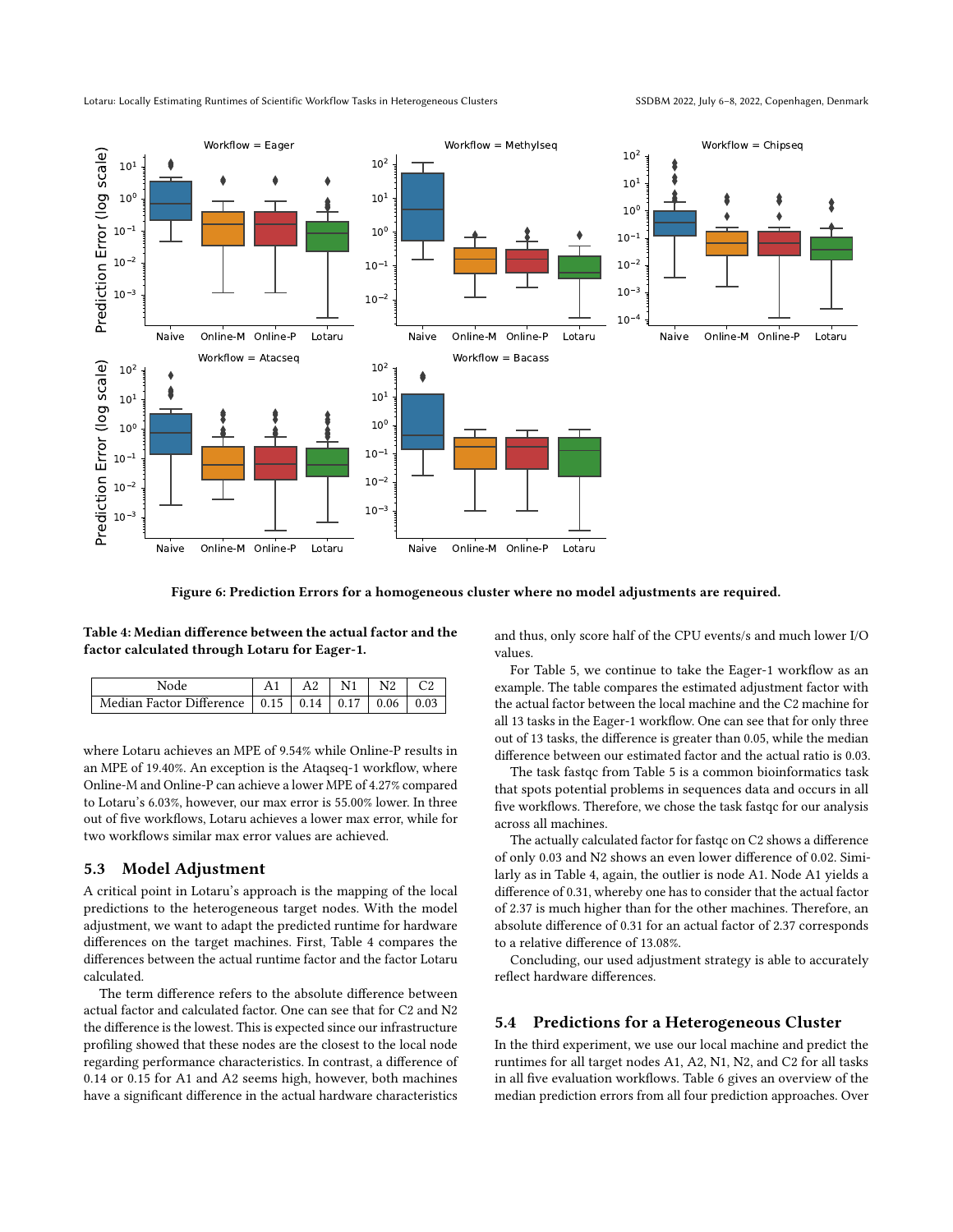<span id="page-9-0"></span>

| Table 5: Comparison of the calculated adjustment factor and the actual runtime factor between the local and the C2 machine |  |
|----------------------------------------------------------------------------------------------------------------------------|--|
| for all tasks of the Eager-1 workflow.                                                                                     |  |

| Task              | bwa    | bcftools stats | samtools f a f  | damageprofiler | preseq   | genotyping hc | $frac$ fastqc_a_c |
|-------------------|--------|----------------|-----------------|----------------|----------|---------------|-------------------|
| Actual Factor     | 0.87   | 0.79           | 0.88            | 0.82           | 0.84     | 0.83          | 0.92              |
| Calculated Factor | 0.87   | 0.87           | 0.87            | 0.87           | 0.87     | 0.87          | 0.87              |
|                   |        |                |                 |                |          |               |                   |
| Task              | fastoc | samtools flag  | samtools filter | markduplicates | qualimap | adapter rem   |                   |
| Actual Factor     | 0.90   | 0.84           | 0.65            | 0.86           | 0.76     | 0.83          |                   |
| Calculated Factor | 0.87   | 0.87           | 0.88            | 0.88           | 0.86     | 0.87          |                   |

<span id="page-9-2"></span>

Figure 7: Prediction Errors for target node C2 with the influence of our model adjustment, logarithmic scale.

<span id="page-9-1"></span>Table 6: MPE for all approaches on all machines over the five experiment workflows.

| Node     | A1      | A <sub>2</sub> | N <sub>1</sub> | N <sub>2</sub> | C2     |
|----------|---------|----------------|----------------|----------------|--------|
| Naive    | 53.11\% | 52.65%         | 58.53%         | 73.01%         | 83.10% |
| Online-M | 41.82%  | 39.96%         | 20.21%         | 18.40%         | 30.58% |
| Online-P | 41.82%  | 39.91%         | 20.20%         | 18.40%         | 30.43% |
| Lotaru   | 21.71%  | 19.91%         | 14.19%         | 13.80%         | 14.62% |

all workflow tasks and the five target nodes, Lotaru achieves a median prediction error of 15.99% compared to 30.90% for Online-P, which constitutes a prediction error reduction of 48.25%. The differences in prediction errors are thus much more considerable for the more realistic case of heterogeneous clusters than for a homogeneous cluster.

Further, one can see that for N2, the node closest to the local machine regarding profiled performance characteristics, the estimation error of Lotaru and Online-P is the lowest for all target machines. The error increases for both approaches once the machines differ more, i.e., the error for A1 and A2 is much higher than for N1 or N2. However, while the differences regarding the prediction error between Lotaru and Online-P for N1 and N2 are rather small, they increase for A1 and A2.

Figure [7](#page-9-2) gives more insights into the prediction errors for the example target node C2. Again, Lotaru outperfoms all three baselines. The best one, Online-P, achieves an MPE of 30.43% compared to 14.62% for Lotaru. Lotaru's 75th percentile is always below the mean of the other predictors and two times below the median. Regarding the 90th and 95th percentile, Lotaru consistently achieves the lowest prediction error. Additionally, our predictions yield a lower standard deviation for all workflows. Figure [7](#page-9-2) shows that for four out of the five workflows, Lotaru's minimum prediction error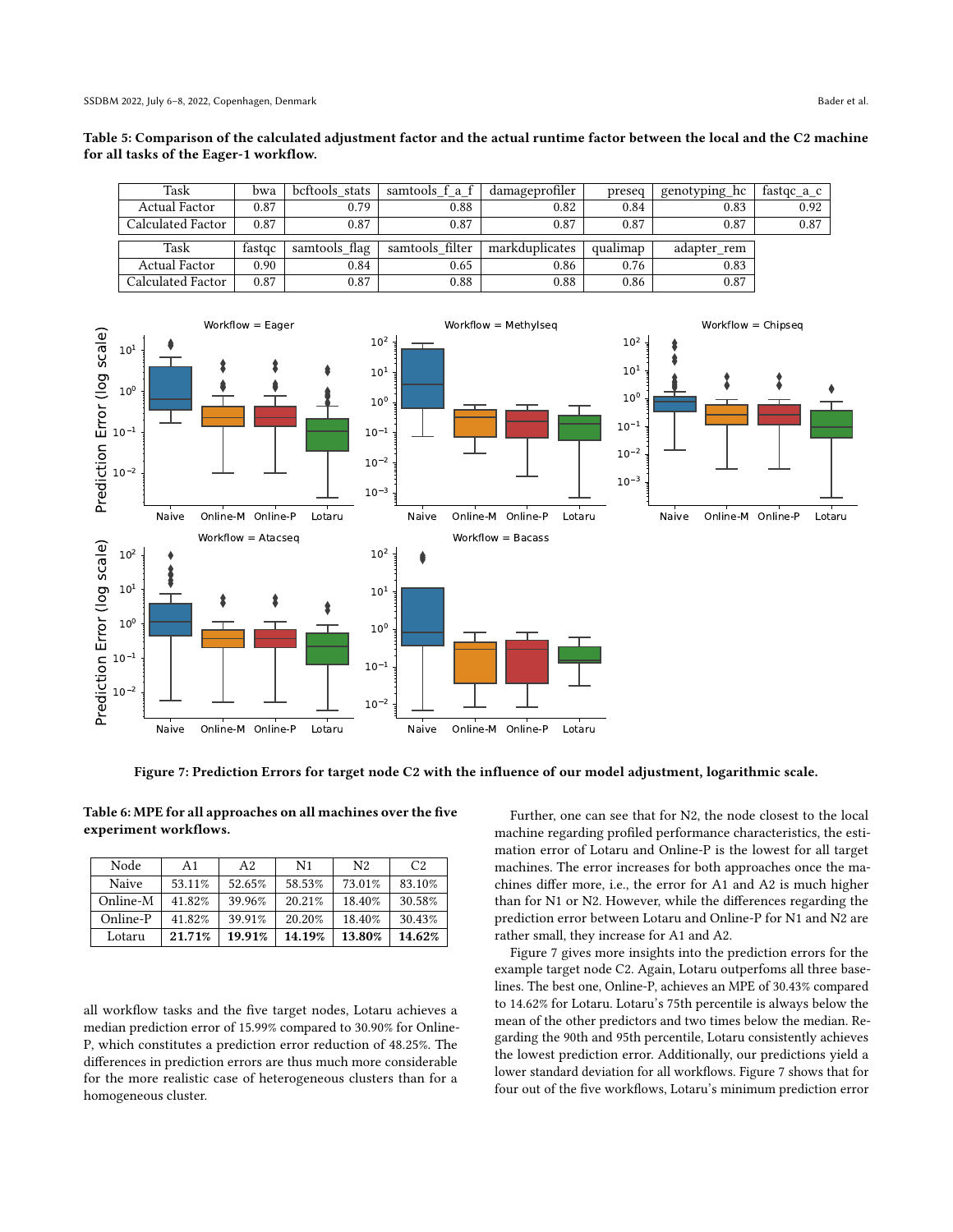is lower than the prediction error of any baseline. In three out of five workflows the minimum prediction error is even three times lower. The maximum errors are always below the maximum values of any baseline.

# 6 CONCLUSION

This paper presented Lotaru, a system that estimates the runtime of scientific workflow tasks on the developer's machine. To this end, Lotaru profiles the target infrastructure with microbenchmarks, reduces the input data to execute the workflow locally quickly, and estimates the runtime with a Bayesian regression based on the gathered data points. We presented an implementation of our approach, while the code and the experimental data have been made available online. Further, our introduced interface is easily extendable to other domains with other input data like images in remote sensing or astrophysics.

Lotaru works for all workflows that consist of multiple input files, which are, at least partly, processed separately and can be downsampled. In contexts where such a downsampling is not possible, Lotaru could also use different subsets of the input files at the price of a somewhat longer training phase. Further, since most big data analysis tasks, such as scans, show a linear input-runtime relation, Lotaru also assumes this linear relation.

Our evaluation with five real-world bioinformatics workflows on different data inputs shows that Lotaru's local estimation approach achieves low prediction errors and outperforms classical runtime prediction baselines. For predictions where the target node is equal to the machine where the local profiling ran, Lotaru achieves an median prediction error over all workflows of 5.70%, while the best performing baseline achieves 10.34%. Our comparison for the runtime predictions on five target nodes that differ from the local machine shows a median error over all workflows of 15.99% compared to 30.90% for the best competitor, a reduction of the prediction error of 48.25%.

In the future, we plan to extend our implementation to different domains and adopt existing schedulers to consider our prediction's confidence and uncertainty values.

## ACKNOWLEDGMENTS

Funded by the Deutsche Forschungsgemeinschaft (DFG, German Research Foundation) as FONDA (Project 414984028, SFB 1404).

## **REFERENCES**

- <span id="page-10-17"></span>[1] Hamid Arabnejad and Jorge Barbosa. 2012. Fairness resource sharing for dynamic workflow scheduling on heterogeneous systems. In 2012 IEEE 10th International Symposium on Parallel and Distributed Processing with Applications. IEEE.
- <span id="page-10-2"></span>[2] Jonathan Bader, Lauritz Thamsen, Svetlana Kulagina, Jonathan Will, Henning Meyerhenke, and Odej Kao. 2021. Tarema: Adaptive Resource Allocation for Scalable Scientific Workflows in Heterogeneous Clusters. In BigData. IEEE.
- <span id="page-10-9"></span>[3] Jorge G Barbosa and Belmiro Moreira. 2011. Dynamic scheduling of a batch of parallel task jobs on heterogeneous clusters. Parallel computing 37, 8 (2011).
- <span id="page-10-10"></span>[4] G Bruce Berriman, Ewa Deelman, John C Good, Joseph C Jacob, Daniel S Katz, Carl Kesselman, Anastasia C Laity, Thomas A Prince, Gurmeet Singh, and Mei-Hu Su. 2004. Montage: a grid-enabled engine for delivering custom sciencegrade mosaics on demand. In Optimizing scientific return for astronomy through information technologies, Vol. 5493. SPIE, 221–232.
- <span id="page-10-14"></span>[5] Brendan Burns, Brian Grant, David Oppenheimer, Eric Brewer, and John Wilkes. 2016. Borg, omega, and kubernetes. Queue 14, 1 (2016).
- <span id="page-10-6"></span>[6] Marc Bux, Jörgen Brandt, Carsten Lipka, Kamal Hakimzadeh, Jim Dowling, and Ulf Leser. 2015. SAASFEE: scalable scientific workflow execution engine. Proceedings of the VLDB Endowment 8, 12 (2015).
- <span id="page-10-18"></span>[7] Marc Bux, Jörgen Brandt, Carl Witt, Jim Dowling, and Ulf Leser. 2017. Hi-way: Execution of scientific workflows on hadoop yarn. In 20th International Conference on Extending Database Technology, EDBT 2017, 21 March 2017 through 24 March 2017. OpenProceedings. org, 668–679.
- <span id="page-10-3"></span>[8] Rafael Ferreira da Silva, Henri Casanova, Anne-Cécile Orgerie, Ryan Tanaka, Ewa Deelman, and Frédéric Suter. 2020. Characterizing, modeling, and accurately simulating power and energy consumption of i/o-intensive scientific workflows. Journal of computational science 44 (2020).
- <span id="page-10-22"></span>[9] Rafael Ferreira Da Silva, Gideon Juve, Ewa Deelman, Tristan Glatard, Frédéric Desprez, Douglas Thain, Benjamín Tovar, and Miron Livny. 2013. Toward finegrained online task characteristics estimation in scientific workflows. In Proceedings of the 8th Workshop on Workflows in Support of Large-Scale Science. 58–67.
- <span id="page-10-23"></span>[10] Rafael Ferreira Da Silva, Gideon Juve, Mats Rynge, Ewa Deelman, and Miron Livny. 2015. Online task resource consumption prediction for scientific workflows. Parallel Processing Letters 25, 03 (2015).
- <span id="page-10-16"></span>[11] Yanyan Dai and Xiangli Zhang. 2014. A synthesized heuristic task scheduling algorithm. The Scientific World Journal 2014 (2014).
- <span id="page-10-7"></span>[12] Ewa Deelman, Karan Vahi, Gideon Juve, Mats Rynge, Scott Callaghan, Philip J Maechling, Rajiv Mayani, Weiwei Chen, Rafael Ferreira Da Silva, Miron Livny, et al. 2015. Pegasus, a workflow management system for science automation. Future Generation Computer Systems 46 (2015).
- <span id="page-10-0"></span>[13] Ewa Deelman, Karan Vahi, Mats Rynge, Rajiv Mayani, Rafael Ferreira da Silva, George Papadimitriou, and Miron Livny. 2019. The evolution of the pegasus workflow management software. Computing in Science & Engineering 21, 4 (2019).
- <span id="page-10-1"></span>[14] Paolo Di Tommaso, Maria Chatzou, Evan W Floden, Pablo Prieto Barja, Emilio Palumbo, and Cedric Notredame. 2017. Nextflow enables reproducible computational workflows. Nature biotechnology 35, 4 (2017).
- <span id="page-10-29"></span>[15] Jack J Dongarra, Piotr Luszczek, and Antoine Petitet. 2003. The LINPACK benchmark: past, present and future. Concurrency and Computation: practice and experience 15, 9 (2003), 803–820.
- <span id="page-10-15"></span>[16] Kalka Dubey, Mohit Kumar, and SC Sharma. 2018. Modified HEFT algorithm for task scheduling in cloud environment. Procedia Computer Science 125 (2018).
- <span id="page-10-13"></span>[17] Philip A Ewels, Alexander Peltzer, Sven Fillinger, Harshil Patel, Johannes Alneberg, Andreas Wilm, Maxime Ulysse Garcia, Paolo Di Tommaso, and Sven Nahnsen. 2020. The nf-core framework for community-curated bioinformatics pipelines. Nature biotechnology 38, 3 (2020), 276–278.
- <span id="page-10-19"></span>[18] Dror G Feitelson. 2015. Workload modeling for computer systems performance evaluation. Cambridge University Press.
- <span id="page-10-11"></span>[19] David Frantz. 2019. FORCE—Landsat+ Sentinel-2 analysis ready data and beyond. Remote Sensing 11, 9 (2019), 1124.
- <span id="page-10-12"></span>[20] Maxime Garcia, Szilveszter Juhos, Malin Larsson, Pall I Olason, Marcel Martin, Jesper Eisfeldt, Sebastian DiLorenzo, Johanna Sandgren, Teresita Díaz De Ståhl, Philip Ewels, et al. 2020. Sarek: A portable workflow for whole-genome sequencing analysis of germline and somatic variants. F1000Research 9 (2020).
- <span id="page-10-25"></span>[21] Muhammad Hafizhuddin Hilman, Maria Alejandra Rodriguez, and Rajkumar Buyya. 2018. Task runtime prediction in scientific workflows using an online incremental learning approach. In 2018 IEEE/ACM 11th International Conference on Utility and Cloud Computing (UCC). IEEE, 93–102.
- <span id="page-10-20"></span>[22] Adán Hirales-Carbajal, Andrei Tchernykh, Ramin Yahyapour, José Luis González-García, Thomas Röblitz, and Juan Manuel Ramírez-Alcaraz. 2012. Multiple workflow scheduling strategies with user run time estimates on a grid. Journal of Grid Computing 10, 2 (2012), 325–346.
- <span id="page-10-21"></span>[23] Alexey Ilyushkin and Dick Epema. 2018. The impact of task runtime estimate accuracy on scheduling workloads of workflows. In 2018 18th IEEE/ACM International Symposium on Cluster, Cloud and Grid Computing (CCGRID). IEEE, 331–341.
- <span id="page-10-8"></span>[24] Johannes Köster and Sven Rahmann. 2012. Snakemake—a scalable bioinformatics workflow engine. Bioinformatics 28, 19 (2012), 2520–2522.
- <span id="page-10-27"></span>[25] Sik-Yum Lee and Xin-Yuan Song. 2004. Evaluation of the Bayesian and maximum likelihood approaches in analyzing structural equation models with small sample sizes. Multivariate behavioral research 39, 4 (2004), 653–686.
- <span id="page-10-4"></span>[26] Fabian Lehmann, David Frantz, Sören Becker, Ulf Leser, and Patrick Hostert. 2021. FORCE on Nextflow: Scalable Analysis of Earth Observation data on Commodity Clusters. In Proceedings of the CIKM 2021 Workshops. Online.
- <span id="page-10-5"></span>[27] Philip Maechling, Ewa Deelman, Li Zhao, Robert Graves, Gaurang Mehta, Nitin Gupta, John Mehringer, Carl Kesselman, Scott Callaghan, David Okaya, et al. 2007. SCEC CyberShake workflows—automating probabilistic seismic hazard analysis calculations. In Workflows for e-Science. Springer.
- <span id="page-10-26"></span>[28] Andréa Matsunaga and José AB Fortes. 2010. On the use of machine learning to predict the time and resources consumed by applications. In 2010 10th IEEE/ACM International Conference on Cluster, Cloud and Grid Computing. IEEE, 495–504.
- <span id="page-10-28"></span>[29] Daniel McNeish. 2016. On using Bayesian methods to address small sample problems. Structural Equation Modeling: A Multidisciplinary Journal 23, 5 (2016).
- <span id="page-10-24"></span>[30] Farrukh Nadeem, Daniyal Alghazzawi, Abdulfattah Mashat, Khalid Fakeeh, Abdullah Almalaise, and Hani Hagras. 2017. Modeling and predicting execution time of scientific workflows in the grid using radial basis function neural network. Cluster Computing 20, 3 (2017), 2805–2819.